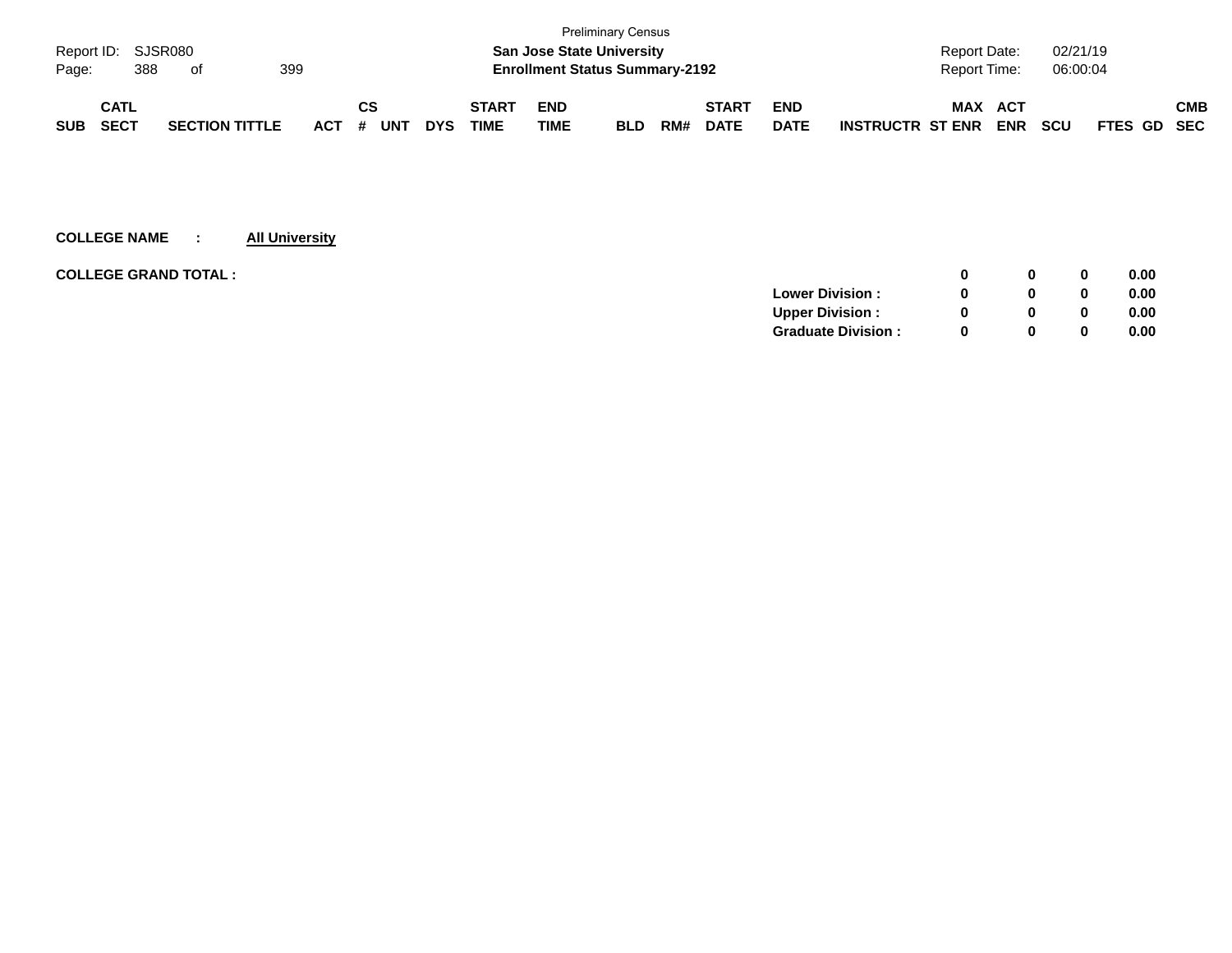| Page:      | Report ID: SJSR080<br>392  | 399<br>of                                                 |                |               |        |            |                             | <b>San Jose State University</b><br><b>Enrollment Status Summary-2192</b> | <b>Preliminary Census</b> |     |                             |                           |                             |   | <b>Report Date:</b><br><b>Report Time:</b> |                       | 02/21/19<br>06:00:04    |                |                          |                          |
|------------|----------------------------|-----------------------------------------------------------|----------------|---------------|--------|------------|-----------------------------|---------------------------------------------------------------------------|---------------------------|-----|-----------------------------|---------------------------|-----------------------------|---|--------------------------------------------|-----------------------|-------------------------|----------------|--------------------------|--------------------------|
| <b>SUB</b> | <b>CATL</b><br><b>SECT</b> | <b>SECTION TITTLE</b>                                     | ACT            | $\mathsf{cs}$ | # UNT  | <b>DYS</b> | <b>START</b><br><b>TIME</b> | <b>END</b><br><b>TIME</b>                                                 | <b>BLD</b>                | RM# | <b>START</b><br><b>DATE</b> | <b>END</b><br><b>DATE</b> | <b>INSTRUCTR ST ENR</b>     |   |                                            | MAX ACT<br><b>ENR</b> | <b>SCU</b>              | <b>FTES GD</b> |                          | <b>CMB</b><br><b>SEC</b> |
| College    | Department :               | <b>All University</b><br><b>Intercollegiate Athletics</b> |                |               |        |            |                             |                                                                           |                           |     |                             |                           |                             |   |                                            |                       |                         |                |                          |                          |
| ATH        | 2101                       | Baseball-Men                                              | <b>ACT</b>     |               | 18 1.0 | TBA        |                             |                                                                           |                           |     | 01/24/19                    | 05/13/19                  | B Sanfilippo A              |   | 50                                         | 38                    | 38                      | 2.53           | 0                        |                          |
| ATH        | 21 02                      | Baseball-Men                                              | <b>ACT</b>     |               | 18 1.0 | TBA        |                             |                                                                           |                           |     | 01/24/19                    | 05/13/19                  | B Sanfilippo A              |   | 20                                         | 0                     | 0                       | 0.00           | 0                        |                          |
|            |                            |                                                           |                |               |        |            |                             |                                                                           |                           |     |                             |                           | Total:                      |   | 70                                         | 38                    | 38                      | 2.53           |                          |                          |
| ATH        | 2S 01                      | Skls Dvlo BsBI-Men                                        | ACT            | 18            | 1.0    | TBA        |                             |                                                                           |                           |     | 01/24/19                    | 05/13/19                  | B Sanfilippo A              |   | 50                                         | 28                    | 28                      | 1.87           | 0                        |                          |
| ATH        | 2S 02                      | Skls Dvlo BsBI-Men                                        | <b>ACT</b>     |               | 18 1.0 | TBA        |                             |                                                                           |                           |     |                             | 01/24/19 05/13/19         | B Sanfilippo A              |   | 20                                         | $\overline{1}$        | $\overline{1}$          | 0.07           | 0                        |                          |
|            |                            |                                                           |                |               |        |            |                             |                                                                           |                           |     |                             |                           | Total:                      |   | 70                                         | 29                    | 29                      | 1.93           |                          |                          |
| ATH        | 4101                       | Basketball-Men                                            | ACT            | 18            | 1.0    | TBA        |                             |                                                                           |                           |     | 01/24/19                    |                           | 05/13/19 J Prioleau         | A | 40                                         | 9                     | 9                       | 0.60           | 0                        |                          |
| ATH        | 41 02                      | Basketball-Men                                            | <b>ACT</b>     |               | 18 1.0 | TBA        |                             |                                                                           |                           |     |                             | 01/24/19 05/13/19         | J Prioleau                  | A | 20                                         | 0                     | 0                       | 0.00           | 0                        |                          |
|            |                            |                                                           |                |               |        |            |                             |                                                                           |                           |     |                             |                           | Total:                      |   | 60                                         | 9                     | 9                       | 0.60           |                          |                          |
| ATH        | 4S 01                      | Skl Dvlp Bkbl-Men                                         | ACT            | 18            | 1.0    | TBA        |                             |                                                                           |                           |     | 01/24/19                    |                           | 05/13/19 J Prioleau         | A | 40                                         | 7                     | 7                       | 0.47           | 0                        |                          |
| ATH        | 4S 02                      | Ski Dvip Bkbl-Men                                         | <b>ACT</b>     |               | 18 1.0 | TBA        |                             |                                                                           |                           |     |                             | 01/24/19 05/13/19         | J Prioleau                  | A | 20                                         | 0                     | 0                       | 0.00           | 0                        |                          |
|            |                            |                                                           |                |               |        |            |                             |                                                                           |                           |     |                             |                           | Total :                     |   | 60                                         | 7                     | $\overline{\mathbf{r}}$ | 0.47           |                          |                          |
| ATH        | 61 01                      | Basketball-Women                                          | <b>ACT</b>     | 18            | 1.0    | TBA        |                             |                                                                           |                           |     | 01/24/19                    | 05/13/19                  | D Muscatell                 | A | 50                                         | 9                     | 9                       | 0.60           | 0                        |                          |
| ATH        | 61 02                      | Basketball-Women                                          | <b>ACT</b>     |               | 18 1.0 | TBA        |                             |                                                                           |                           |     |                             | 01/24/19 05/13/19         | D Muscatell A               |   | 20                                         | 0                     | 0                       | 0.00           | 0                        |                          |
|            |                            |                                                           |                |               |        |            |                             |                                                                           |                           |     |                             |                           | Total:                      |   | 70                                         | 9                     | 9                       | 0.60           |                          |                          |
| ATH        | 6S 01                      | Skl Dvlop Bkbl-Wo                                         | ACT            | 18            | 1.0    | TBA        |                             |                                                                           |                           |     | 01/24/19                    | 05/13/19                  | D Muscatell                 | A | 50                                         | 8                     | 8                       | 0.53           | 0                        |                          |
| ATH        | 6S 02                      | Ski Dvlop Bkbl-Wo                                         | ACT            |               | 18 1.0 | TBA        |                             |                                                                           |                           |     |                             | 01/24/19 05/13/19         | D Muscatell A               |   | 20                                         | 0                     | 0                       | 0.00           | 0                        |                          |
|            |                            |                                                           |                |               |        |            |                             |                                                                           |                           |     |                             |                           | Total:                      |   | 70                                         | 8                     | 8                       | 0.53           |                          |                          |
| ATH        | 12101                      | Football-Men                                              | <b>ACT</b>     | 18            | 1.0    | TBA        |                             |                                                                           |                           |     | 01/24/19                    | 05/13/19                  | <b>B</b> Brennan            | A | 20                                         | 30                    | 30                      | 2.00           | 0                        |                          |
| ATH        | 121 02                     | Football-Men                                              | <b>ACT</b>     | 18            | 1.0    | TBA        |                             |                                                                           |                           |     | 01/24/19                    | 05/13/19                  | <b>B</b> Brennan            | A | 20                                         | 19                    | 19                      | 1.27           | 0                        |                          |
| ATH        | 12103                      | Football-Men                                              | <b>ACT</b>     | 18            | 1.0    | TBA        |                             |                                                                           |                           |     | 01/24/19                    | 05/13/19                  | <b>B</b> Brennan            | A | 20                                         | 20                    | 20                      | 1.33           | 0                        |                          |
| ATH        | 12104                      | Football-Men                                              | <b>ACT</b>     | 18            | $-1.0$ | <b>TBA</b> |                             |                                                                           |                           |     | 01/24/19                    |                           | 05/13/19 B Brennan          | A | 20                                         | 20                    | 20                      | 1.33           | 0                        |                          |
| ATH        | 121 05                     | Football-Men                                              | ACT            |               |        | TBA        |                             |                                                                           |                           |     |                             |                           | 01/24/19 05/13/19 B Brennan | A | 20                                         | $\Omega$              | 0                       | 0.00           | $\Omega$                 |                          |
| ATH        | 12106                      | Football-Men                                              | ACT 18 1.0     |               |        | TBA        |                             |                                                                           |                           |     |                             |                           | 01/24/19 05/13/19 B Brennan | A | 20                                         | 0                     | 0                       | 0.00           | $\overline{\phantom{0}}$ |                          |
| ATH        | 12107                      | Football-Men                                              | ACT 18 1.0     |               |        | TBA        |                             |                                                                           |                           |     |                             |                           | 01/24/19 05/13/19 B Brennan | A | 20                                         | $\mathbf 1$           | -1                      | $0.07$ 0       |                          |                          |
| ATH        | 12108                      | Football-Men                                              | ACT 18 1.0     |               |        | TBA        |                             |                                                                           |                           |     |                             |                           | 01/24/19 05/13/19 B Brennan | A | 20                                         | $\mathbf 1$           | $\mathbf{1}$            | $0.07$ 0       |                          |                          |
|            |                            |                                                           |                |               |        |            |                             |                                                                           |                           |     |                             |                           | Total:                      |   | 160                                        | 91                    | 91                      | 6.07           |                          |                          |
| ATH        | 12S 01                     | Skl Dvlp Football                                         | ACT 18 1.0     |               |        | TBA        |                             |                                                                           |                           |     |                             |                           | 01/24/19 05/13/19 B Brennan | A | 20                                         | 31                    | 31                      | $2.07 \t 0$    |                          |                          |
| ATH        |                            | 12S 02 Skl Dvlp Football                                  | ACT 18 1.0     |               |        | TBA        |                             |                                                                           |                           |     |                             |                           | 01/24/19 05/13/19 B Brennan | A | 20                                         | 20                    | 20                      | $1.33 \ 0$     |                          |                          |
| ATH        |                            | 12S 03 Skl Dvlp Football                                  | ACT 18 1.0 TBA |               |        |            |                             |                                                                           |                           |     |                             |                           | 01/24/19 05/13/19 B Brennan | A | 20                                         | 20                    | 20                      | $1.33 \ 0$     |                          |                          |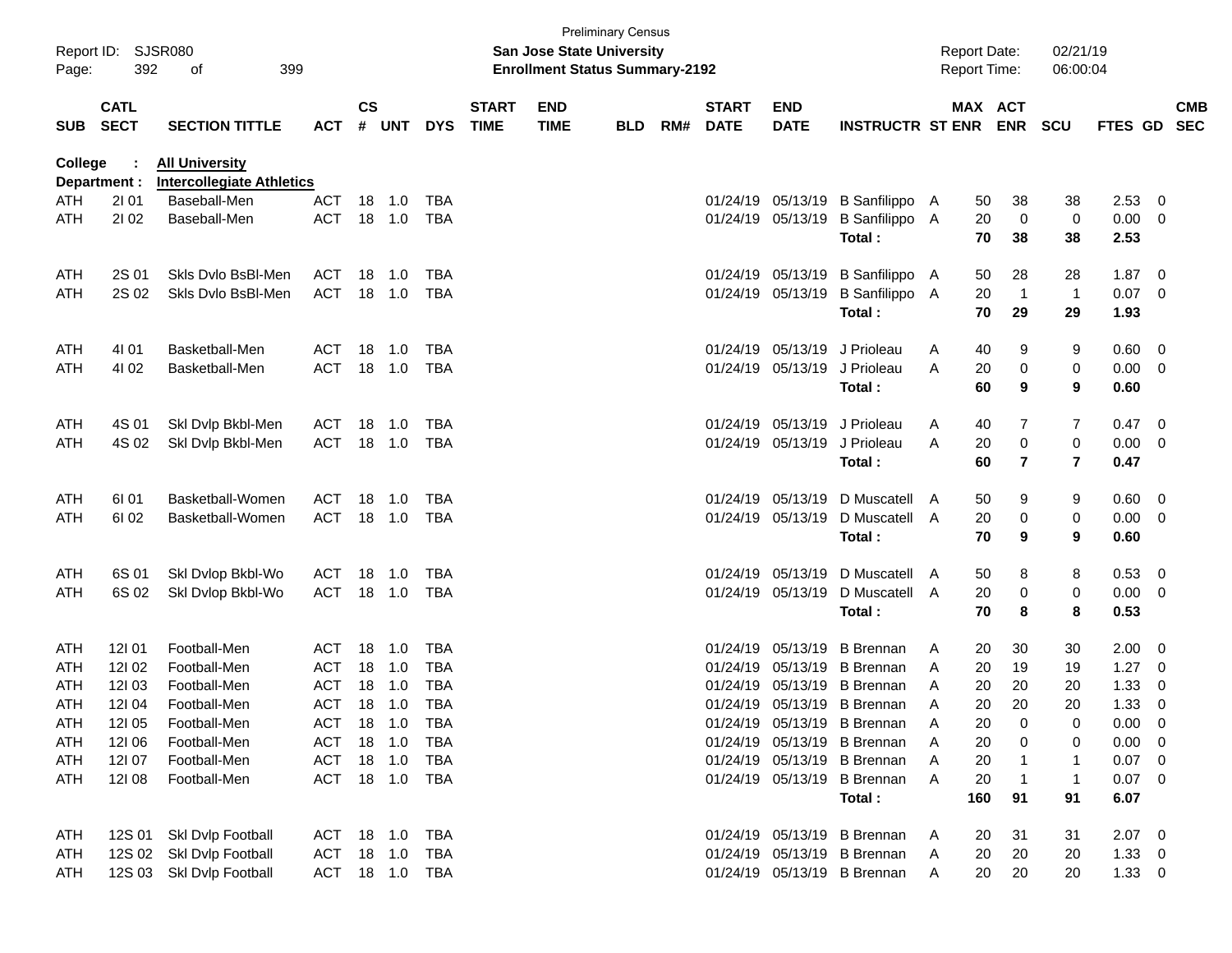| Page:                                  | Report ID: SJSR080<br>393  | 399<br>of                                                   |                                 |                |                   |                                        |                             | San Jose State University<br><b>Enrollment Status Summary-2192</b> | <b>Preliminary Census</b> |     |                             |                                                    |                                                          |             | <b>Report Date:</b><br><b>Report Time:</b> | 02/21/19<br>06:00:04                                              |                        |                                                             |            |
|----------------------------------------|----------------------------|-------------------------------------------------------------|---------------------------------|----------------|-------------------|----------------------------------------|-----------------------------|--------------------------------------------------------------------|---------------------------|-----|-----------------------------|----------------------------------------------------|----------------------------------------------------------|-------------|--------------------------------------------|-------------------------------------------------------------------|------------------------|-------------------------------------------------------------|------------|
| <b>SUB</b>                             | <b>CATL</b><br><b>SECT</b> | <b>SECTION TITTLE</b>                                       | <b>ACT</b>                      | <b>CS</b><br># | <b>UNT</b>        | <b>DYS</b>                             | <b>START</b><br><b>TIME</b> | <b>END</b><br><b>TIME</b>                                          | <b>BLD</b>                | RM# | <b>START</b><br><b>DATE</b> | <b>END</b><br><b>DATE</b>                          | <b>INSTRUCTR ST ENR</b>                                  |             | <b>MAX ACT</b><br><b>ENR</b>               | <b>SCU</b>                                                        | FTES GD SEC            |                                                             | <b>CMB</b> |
| <b>ATH</b><br><b>ATH</b><br><b>ATH</b> | 12S 04<br>12S 05<br>12S 06 | Skl Dvlp Football<br>Skl Dvlp Football<br>Skl Dvlp Football | <b>ACT</b><br>ACT<br><b>ACT</b> | 18<br>18<br>18 | 1.0<br>1.0<br>1.0 | <b>TBA</b><br><b>TBA</b><br><b>TBA</b> |                             |                                                                    |                           |     | 01/24/19                    | 05/13/19<br>01/24/19 05/13/19<br>01/24/19 05/13/19 | <b>B</b> Brennan<br><b>B</b> Brennan<br><b>B</b> Brennan | Α<br>A<br>A | 20<br>7<br>$\mathbf{1}$<br>20<br>0<br>20   | 7<br>1<br>0                                                       | 0.47<br>0.07<br>0.00   | - 0<br>$\overline{\phantom{0}}$<br>$\overline{\phantom{0}}$ |            |
| ATH<br>ATH                             | 12S 07<br>12S 08           | Skl Dvlp Football<br>Skl Dvlp Football                      | <b>ACT</b><br><b>ACT</b>        | 18<br>18       | 1.0<br>1.0        | <b>TBA</b><br><b>TBA</b>               |                             |                                                                    |                           |     | 01/24/19                    | 05/13/19<br>01/24/19 05/13/19                      | <b>B</b> Brennan<br><b>B</b> Brennan<br>Total:           | A<br>A      | 0<br>20<br>20<br>$\mathbf 0$<br>160<br>79  | 0<br>$\mathbf 0$<br>79                                            | 0.00<br>0.00<br>5.27   | $\overline{\phantom{0}}$<br>$\overline{\phantom{0}}$        |            |
| ATH                                    | 14101                      | Golf-Men                                                    | <b>ACT</b>                      |                | 18 1.0            | TBA                                    |                             |                                                                    |                           |     |                             | 01/24/19 05/13/19                                  | J Kennaday A<br>Total:                                   |             | 8<br>25<br>8<br>25                         | 8<br>8                                                            | 0.53<br>0.53           | $\overline{\mathbf{0}}$                                     |            |
| <b>ATH</b>                             | 14S 01                     | Skl Dvlp Golf-Men                                           | <b>ACT</b>                      |                | 19 1.0            | TBA                                    |                             |                                                                    |                           |     |                             | 01/24/19 05/13/19                                  | J Kennaday A<br>Total:                                   |             | 5<br>25<br>5<br>25                         | 5<br>5                                                            | 0.33 0<br>0.33         |                                                             |            |
| <b>ATH</b>                             | <b>16I 01</b>              | Golf-Women                                                  | <b>ACT</b>                      |                | 19 1.0            | TBA                                    |                             |                                                                    |                           |     |                             | 01/24/19 05/13/19                                  | D Dormann<br>Total:                                      | A           | 25<br>4<br>25<br>4                         | 4<br>4                                                            | $0.27$ 0<br>0.27       |                                                             |            |
| <b>ATH</b>                             | 16S 01                     | Skl Dvlp Golf-Wo                                            | <b>ACT</b>                      |                | 19 1.0            | TBA                                    |                             |                                                                    |                           |     |                             | 01/24/19 05/13/19                                  | D Dormann<br>Total:                                      | A           | 25<br>25                                   | $\overline{c}$<br>$\overline{c}$<br>$\overline{2}$<br>$\mathbf 2$ | $0.13 \quad 0$<br>0.13 |                                                             |            |
| <b>ATH</b>                             | 20101                      | Gymnastics-Women                                            | ACT 19 1.0                      |                |                   | TBA                                    |                             |                                                                    |                           |     |                             | 01/24/19 05/13/19                                  | J Bowers<br>Total:                                       | A           | 50<br>9<br>50<br>9                         | 9<br>9                                                            | 0.60 0<br>0.60         |                                                             |            |
| <b>ATH</b>                             | 20S 01                     | Skls Dvlp Gym-Wo                                            | <b>ACT</b>                      |                | 19 1.0            | TBA                                    |                             |                                                                    |                           |     |                             | 01/24/19 05/13/19                                  | J Bowers<br>Total:                                       | A           | 3<br>20<br>$\mathbf{3}$<br>20              | 3<br>$\mathbf{3}$                                                 | $0.20 \ 0$<br>0.20     |                                                             |            |
| <b>ATH</b>                             | 26101                      | Tennis-Women                                                | <b>ACT</b>                      |                | 19 1.0            | TBA                                    |                             |                                                                    |                           |     |                             | 01/24/19 05/13/19                                  | C Skorupka A<br>Total:                                   |             | 3<br>40<br>$\mathbf{3}$<br>40              | 3<br>$\mathbf{3}$                                                 | $0.20 \ 0$<br>0.20     |                                                             |            |
| ATH                                    | 26S 01                     | Skl Dvlp Ten-Wo                                             | <b>ACT</b>                      |                | 19 1.0            | TBA                                    |                             |                                                                    |                           |     |                             | 01/24/19 05/13/19                                  | C Skorupka A<br>Total:                                   |             | 40<br>40                                   | $\overline{c}$<br>$\overline{2}$<br>$\overline{2}$<br>$\mathbf 2$ | $0.13 \ 0$<br>0.13     |                                                             |            |
| ATH                                    |                            | 301 01 Soccer-Men                                           | ACT 19 1.0 TBA                  |                |                   |                                        |                             |                                                                    |                           |     |                             | 01/24/19 05/13/19 S Tobin                          | Total:                                                   | A           | 50<br>21<br>21<br>50                       | 21<br>21                                                          | $1.40 \ 0$<br>1.40     |                                                             |            |
| ATH                                    |                            | 30S 01 Skls Dvlp Soccer                                     | ACT 19 1.0 TBA                  |                |                   |                                        |                             |                                                                    |                           |     |                             | 01/24/19 05/13/19 S Tobin                          | Total:                                                   | A           | 50<br>16<br>50<br>16                       | 16<br>16                                                          | $1.07 \t 0$<br>1.07    |                                                             |            |
| ATH                                    |                            | 32I 01 Softball-Women                                       | ACT 18 1.0 TBA                  |                |                   |                                        |                             |                                                                    |                           |     |                             | 01/24/19 05/13/19 C Turner                         | Total:                                                   | A           | 50<br>30<br>50<br>30                       | 30<br>30                                                          | $2.00 \t 0$<br>2.00    |                                                             |            |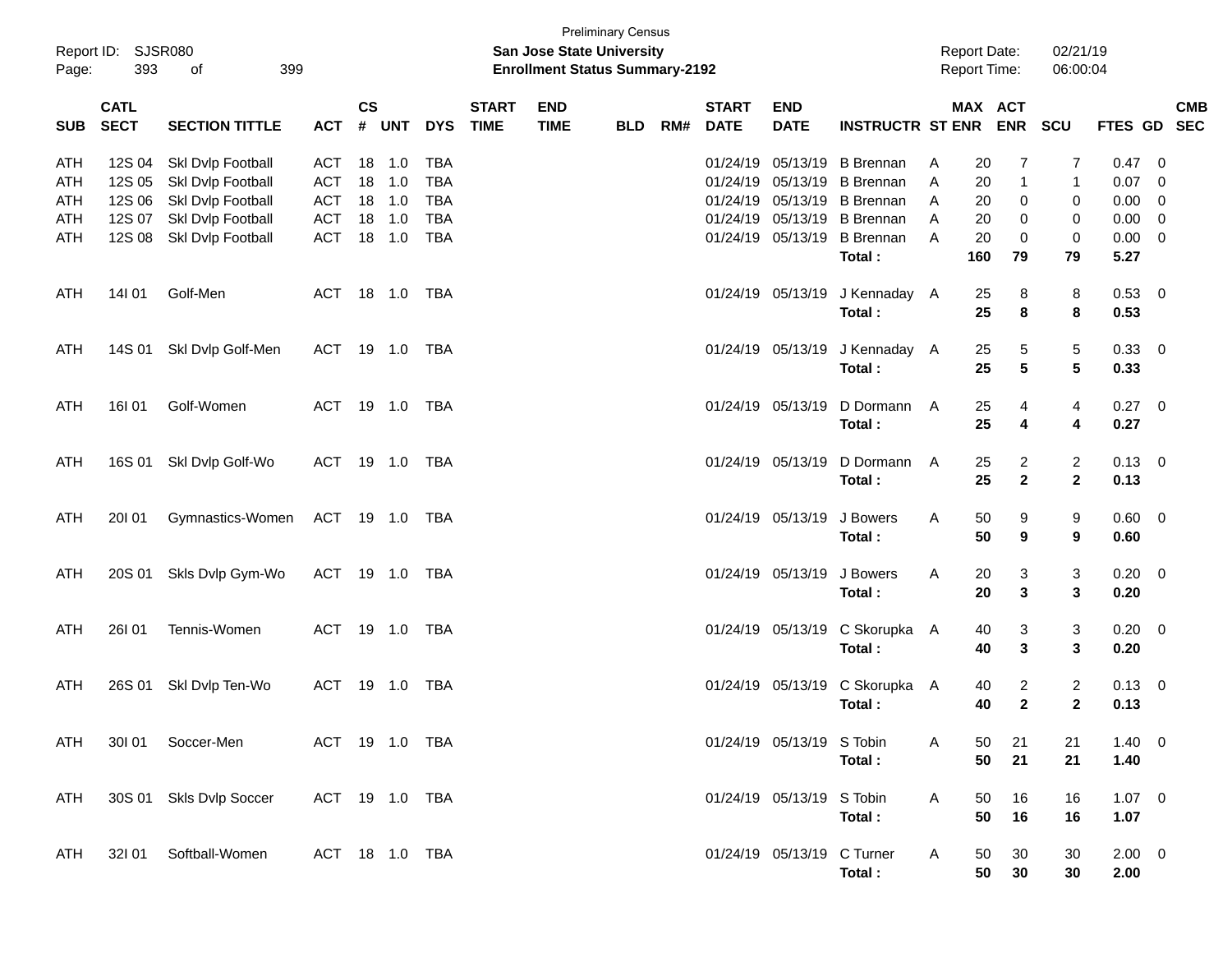| Page:      | Report ID: SJSR080<br>394  | of<br>399                 |                |               |       |            |                             | San Jose State University<br><b>Enrollment Status Summary-2192</b> | <b>Preliminary Census</b> |     |                             |                            |                             | <b>Report Date:</b><br>Report Time: |          | 02/21/19<br>06:00:04 |                        |            |
|------------|----------------------------|---------------------------|----------------|---------------|-------|------------|-----------------------------|--------------------------------------------------------------------|---------------------------|-----|-----------------------------|----------------------------|-----------------------------|-------------------------------------|----------|----------------------|------------------------|------------|
| SUB        | <b>CATL</b><br><b>SECT</b> | <b>SECTION TITTLE</b>     | <b>ACT</b>     | $\mathsf{cs}$ | # UNT | <b>DYS</b> | <b>START</b><br><b>TIME</b> | <b>END</b><br><b>TIME</b>                                          | <b>BLD</b>                | RM# | <b>START</b><br><b>DATE</b> | <b>END</b><br><b>DATE</b>  | <b>INSTRUCTR ST ENR ENR</b> |                                     | MAX ACT  | <b>SCU</b>           | FTES GD SEC            | <b>CMB</b> |
| ATH        | 32S 01                     | Skl Dvlp Sftbl Wo         | ACT 18 1.0 TBA |               |       |            |                             |                                                                    |                           |     |                             | 01/24/19 05/13/19          | C Turner<br>Total:          | A<br>50<br>50                       | 24<br>24 | 24<br>24             | $1.60 \t 0$<br>1.60    |            |
| ATH        | 34101                      | Swimming-Women            | ACT 19 1.0 TBA |               |       |            |                             |                                                                    |                           |     |                             | 01/24/19 05/13/19          | S Hopkins<br>Total:         | Α<br>50<br>50                       | 17<br>17 | 17<br>17             | $1.13 \quad 0$<br>1.13 |            |
| ATH        | 34S 01                     | Skl Dvlp Swim-Wo          | ACT 19 1.0 TBA |               |       |            |                             |                                                                    |                           |     |                             | 01/24/19 05/13/19          | S Hopkins<br>Total:         | A<br>50<br>50                       | 4<br>4   | 4<br>4               | $0.27 \ 0$<br>0.27     |            |
| ATH        | 36101                      | Volleyball-Women          | ACT 18 1.0 TBA |               |       |            |                             |                                                                    |                           |     |                             | 01/24/19 05/13/19          | J Shepardson A<br>Total:    | 50<br>50                            | 12<br>12 | 12<br>12             | $0.80 \ 0$<br>0.80     |            |
| ATH        | 36S 01                     | Skls Dvlp Vlybl-Wo        | ACT 18 1.0 TBA |               |       |            |                             |                                                                    |                           |     |                             | 01/24/19 05/13/19          | J Shepardson A<br>Total:    | 20<br>20                            | 8<br>8   | 8<br>8               | 0.53 0<br>0.53         |            |
| ATH        | 42101                      | Cross Country Wmn         | ACT 18 1.0 TBA |               |       |            |                             |                                                                    |                           |     |                             | 01/24/19 05/13/19          | K Reimer<br>Total:          | 30<br>Α<br>30                       | 14<br>14 | 14<br>14             | $0.93 \ 0$<br>0.93     |            |
| ATH        | 42S 01                     | Skls Dvlp Crs Ctry        | ACT 18 1.0 TBA |               |       |            |                             |                                                                    |                           |     |                             | 01/24/19 05/13/19          | K Reimer<br>Total:          | Α<br>30<br>30                       | 9<br>9   | 9<br>9               | $0.60 \quad 0$<br>0.60 |            |
| <b>ATH</b> | 44101                      | Soccer Women              | ACT 18 1.0 TBA |               |       |            |                             |                                                                    |                           |     |                             | 01/24/19 05/13/19          | L Hanson<br>Total:          | 30<br>Α<br>30                       | 20<br>20 | 20<br>20             | $1.33 \ 0$<br>1.33     |            |
| ATH        | 44S 01                     | Skls Dvlp Soccer W        | ACT 18 1.0 TBA |               |       |            |                             |                                                                    |                           |     |                             | 01/24/19 05/13/19          | L Hanson<br>Total:          | Α<br>30<br>30                       | 9<br>9   | 9<br>9               | $0.60 \quad 0$<br>0.60 |            |
| <b>ATH</b> | 46I 01                     | Water Polo Women          | ACT            |               |       | TBA        |                             |                                                                    |                           |     |                             | 01/24/19 05/13/19          | G Sarusi<br>Total:          | A<br>30<br>30                       | 18<br>18 | 18<br>18             | $1.20 \t 0$<br>1.20    |            |
| ATH        |                            | 46S 01 Skls Dvlp Wtr Plo  | ACT 18 1.0 TBA |               |       |            |                             |                                                                    |                           |     |                             | 01/24/19 05/13/19 G Sarusi | Total:                      | Α<br>30<br>30                       | 15<br>15 | 15<br>15             | $1.00 \t 0$<br>1.00    |            |
| <b>ATH</b> | 48101                      | Cross Country Men         | ACT 18 1.0 TBA |               |       |            |                             |                                                                    |                           |     |                             | 01/24/19 05/13/19          | <b>B</b> Wick<br>Total:     | Α<br>20<br>20                       | 8<br>8   | 8<br>8               | $0.53 \t 0$<br>0.53    |            |
| ATH        |                            | 48S 01 Skls Dvlp Crs Ctry | ACT 18 1.0 TBA |               |       |            |                             |                                                                    |                           |     |                             | 01/24/19 05/13/19          | <b>B</b> Wick<br>Total:     | A<br>20<br>20                       | 4<br>4   | 4<br>4               | $0.27 \t 0$<br>0.27    |            |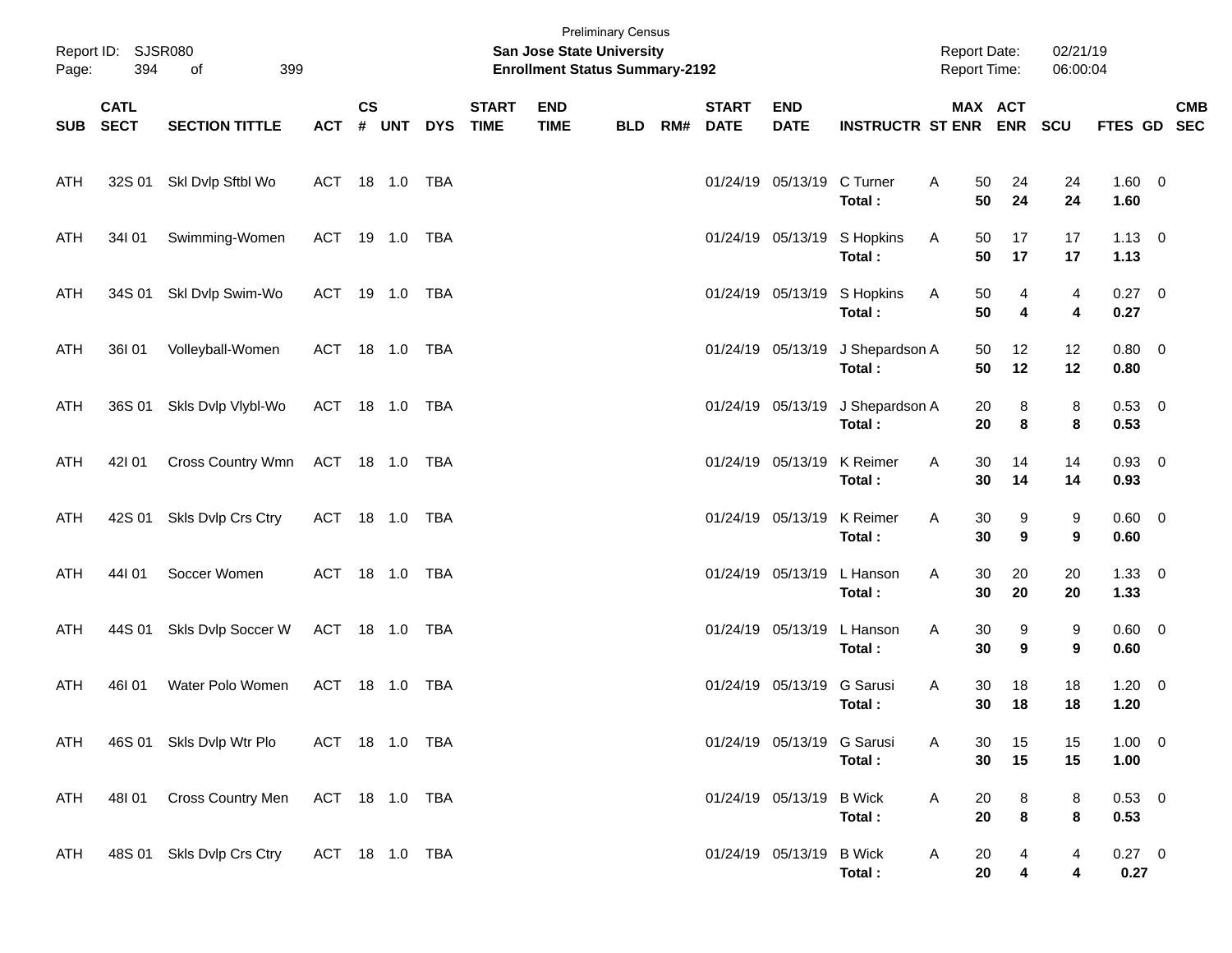| Page:      | Report ID: SJSR080<br>395  | of                    | 399     |           |            |                             |                           | <b>Preliminary Census</b><br><b>San Jose State University</b><br><b>Enrollment Status Summary-2192</b> |     |                             |                           |                         | <b>Report Date:</b><br><b>Report Time:</b> |                   | 02/21/19<br>06:00:04 |             |            |
|------------|----------------------------|-----------------------|---------|-----------|------------|-----------------------------|---------------------------|--------------------------------------------------------------------------------------------------------|-----|-----------------------------|---------------------------|-------------------------|--------------------------------------------|-------------------|----------------------|-------------|------------|
| <b>SUB</b> | <b>CATL</b><br><b>SECT</b> | <b>SECTION TITTLE</b> | $ACT$ # | СS<br>UNT | <b>DYS</b> | <b>START</b><br><b>TIME</b> | <b>END</b><br><b>TIME</b> | <b>BLD</b>                                                                                             | RM# | <b>START</b><br><b>DATE</b> | <b>END</b><br><b>DATE</b> | <b>INSTRUCTR ST ENR</b> | MAX                                        | ACT<br><b>ENR</b> | <b>SCU</b>           | FTES GD SEC | <b>CMB</b> |

| Department: |  | <b>Intercollegiate Athletics</b> |  |
|-------------|--|----------------------------------|--|
|-------------|--|----------------------------------|--|

| <b>Department:</b> | <b>Intercollegiate Athletics</b> | Department Total:          | 1560 | 535 | 535 | 35.67 |
|--------------------|----------------------------------|----------------------------|------|-----|-----|-------|
|                    |                                  | <b>Lower Division:</b>     | 1560 | 535 | 535 | 35.67 |
|                    |                                  | <b>Upper Division:</b>     |      |     |     | 0.00  |
|                    |                                  | <b>Graduate Division :</b> |      |     |     | 0.00  |
|                    |                                  |                            |      |     |     |       |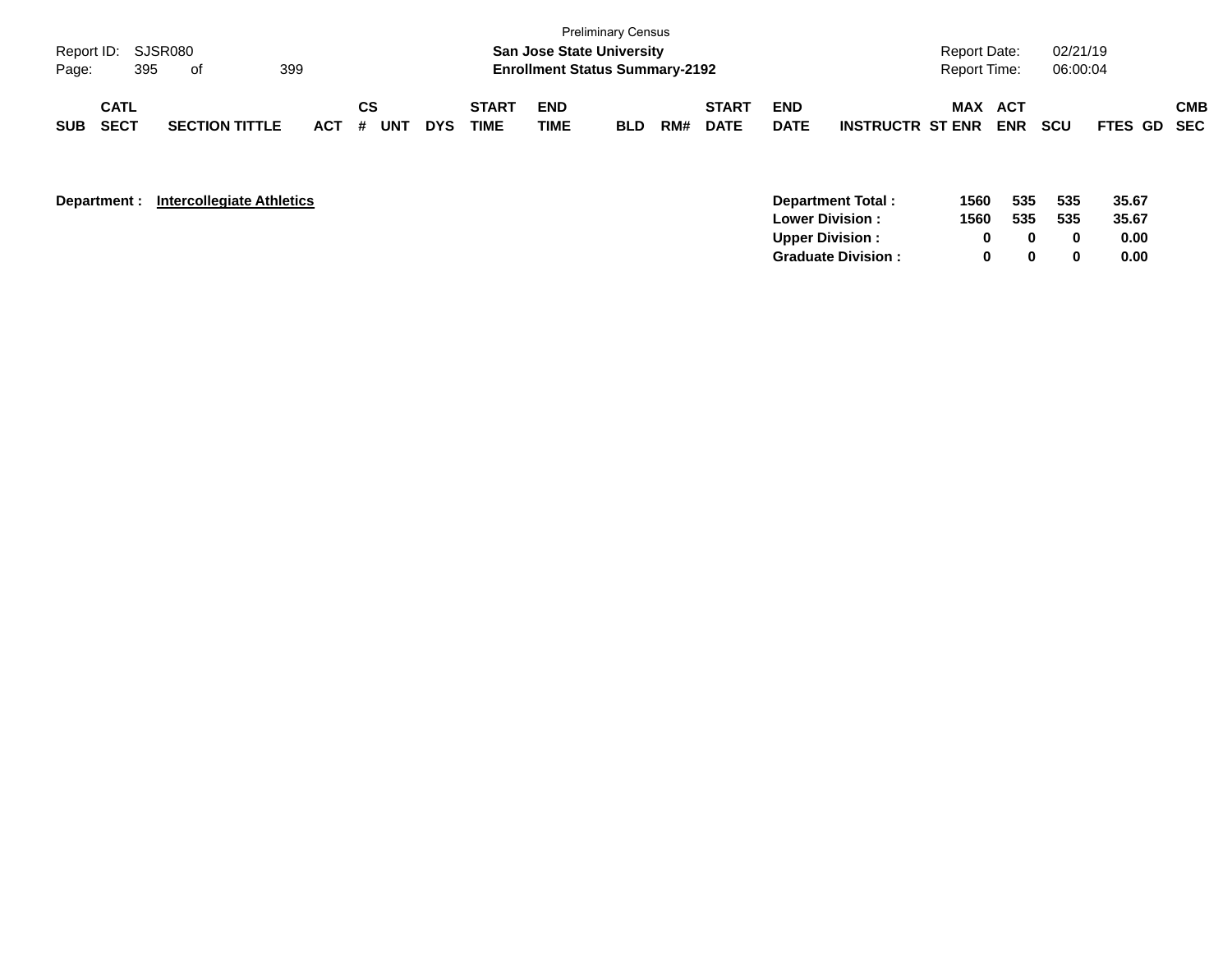|                    |             |     |                       |     |     |    |     |            |              |                                       | <b>Preliminary Census</b> |     |              |             |                         |                     |            |            |             |     |
|--------------------|-------------|-----|-----------------------|-----|-----|----|-----|------------|--------------|---------------------------------------|---------------------------|-----|--------------|-------------|-------------------------|---------------------|------------|------------|-------------|-----|
| Report ID: SJSR080 |             |     |                       |     |     |    |     |            |              | <b>San Jose State University</b>      |                           |     |              |             |                         | <b>Report Date:</b> |            | 02/21/19   |             |     |
| Page:              |             | 396 | of                    | 399 |     |    |     |            |              | <b>Enrollment Status Summary-2192</b> |                           |     |              |             |                         | <b>Report Time:</b> |            | 06:00:04   |             |     |
|                    |             |     |                       |     |     |    |     |            |              |                                       |                           |     |              |             |                         |                     |            |            |             |     |
|                    | <b>CATL</b> |     |                       |     |     | СS |     |            | <b>START</b> | <b>END</b>                            |                           |     | <b>START</b> | <b>END</b>  |                         | <b>MAX</b>          | <b>ACT</b> |            |             | СМВ |
| <b>SUB</b>         | <b>SECT</b> |     | <b>SECTION TITTLE</b> |     | ACT | #  | UN™ | <b>DYS</b> | TIME         | <b>TIME</b>                           | <b>BLD</b>                | RM# | <b>DATE</b>  | <b>DATE</b> | <b>INSTRUCTR ST ENR</b> |                     | <b>ENR</b> | <b>SCU</b> | FTES GD SEC |     |

| <b>COLLEGE GRAND TOTAL :</b> | 1560 | 535          | 535 | 35.67 |
|------------------------------|------|--------------|-----|-------|
| <b>Lower Division:</b>       | 1560 | 535          | 535 | 35.67 |
| <b>Upper Division:</b>       |      | 0            |     | 0.00  |
| <b>Graduate Division:</b>    | 0    | <sup>0</sup> |     | 0.00  |
|                              |      |              |     |       |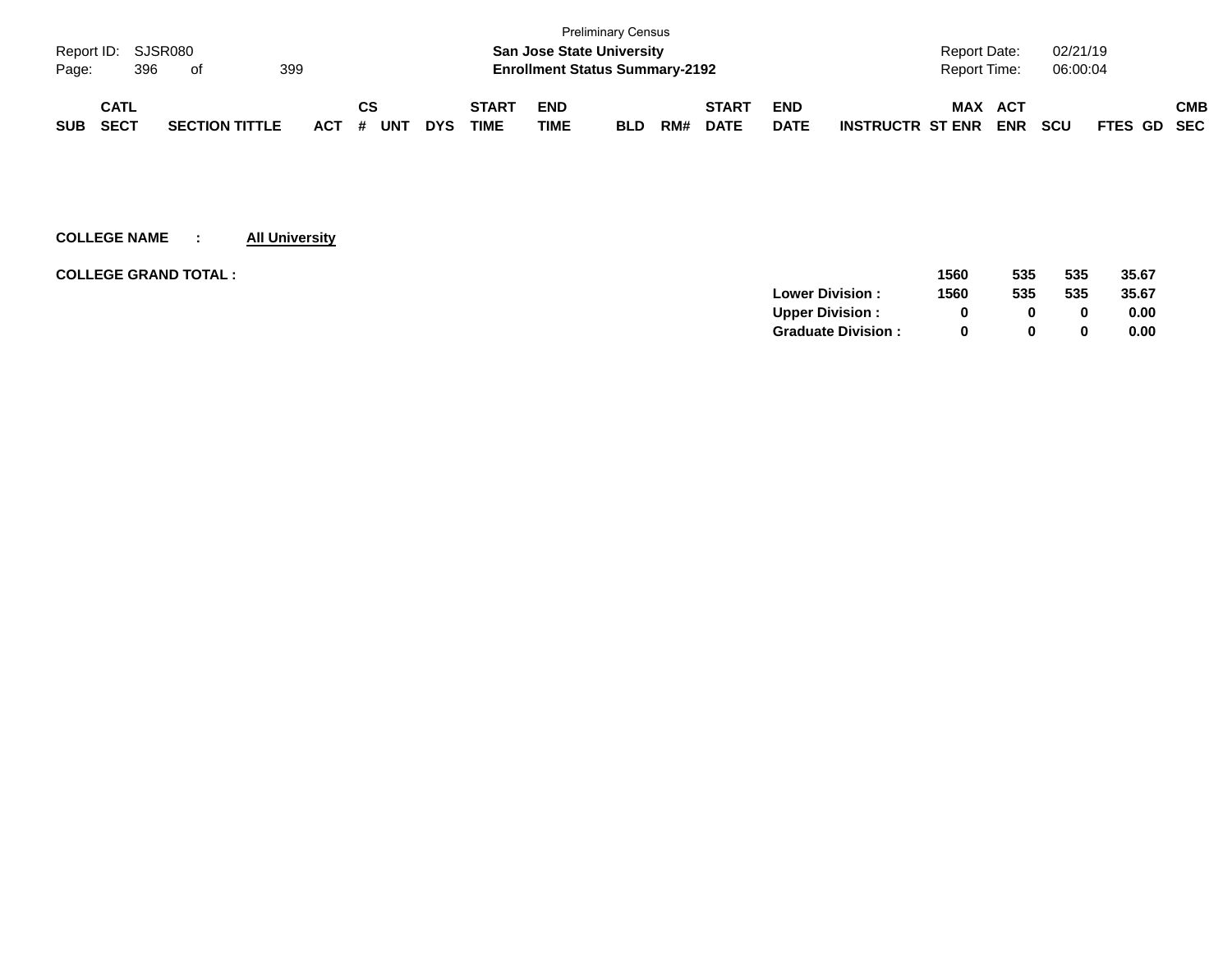|            |                    |                       |     |     |    |            |            |              |                                       | <b>Preliminary Census</b> |     |              |             |                         |                     |            |            |             |     |
|------------|--------------------|-----------------------|-----|-----|----|------------|------------|--------------|---------------------------------------|---------------------------|-----|--------------|-------------|-------------------------|---------------------|------------|------------|-------------|-----|
|            | Report ID: SJSR080 |                       |     |     |    |            |            |              | <b>San Jose State University</b>      |                           |     |              |             |                         | <b>Report Date:</b> |            | 02/21/19   |             |     |
| Page:      | 397                | of                    | 399 |     |    |            |            |              | <b>Enrollment Status Summary-2192</b> |                           |     |              |             |                         | <b>Report Time:</b> |            | 06:00:04   |             |     |
|            | <b>CATL</b>        |                       |     |     | СS |            |            | <b>START</b> | <b>END</b>                            |                           |     | <b>START</b> | <b>END</b>  |                         | <b>MAX</b>          | <b>ACT</b> |            |             | СМВ |
| <b>SUB</b> | <b>SECT</b>        | <b>SECTION TITTLE</b> |     | ACT | #  | <b>UNT</b> | <b>DYS</b> | TIME         | TIME                                  | <b>BLD</b>                | RM# | <b>DATE</b>  | <b>DATE</b> | <b>INSTRUCTR ST ENR</b> |                     | <b>ENR</b> | <b>SCU</b> | FTES GD SEC |     |

| <b>COLLEGE GRAND TOTAL :</b> |                           | 0            | 0            | 0.00 |
|------------------------------|---------------------------|--------------|--------------|------|
|                              | <b>Lower Division:</b>    | 0            | 0            | 0.00 |
|                              | <b>Upper Division:</b>    | 0            | 0            | 0.00 |
|                              | <b>Graduate Division:</b> | <sup>0</sup> | $\mathbf{0}$ | 0.00 |
|                              |                           |              |              |      |